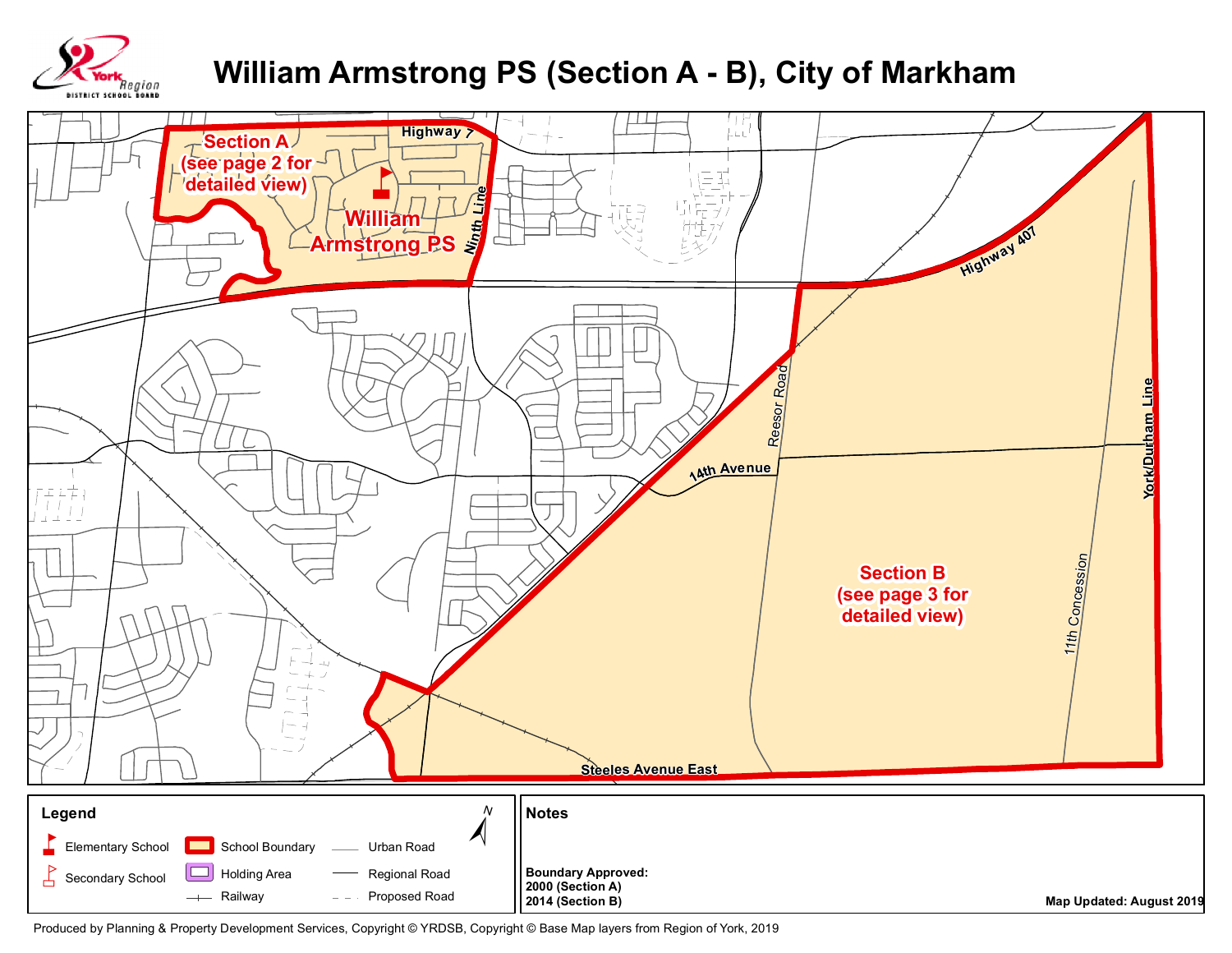

## **William Armstrong PS (Section A), City of Markham**



Produced by Planning & Property Development Services, Copyright © YRDSB, Copyright © Base Map layers from Region of York, 2019